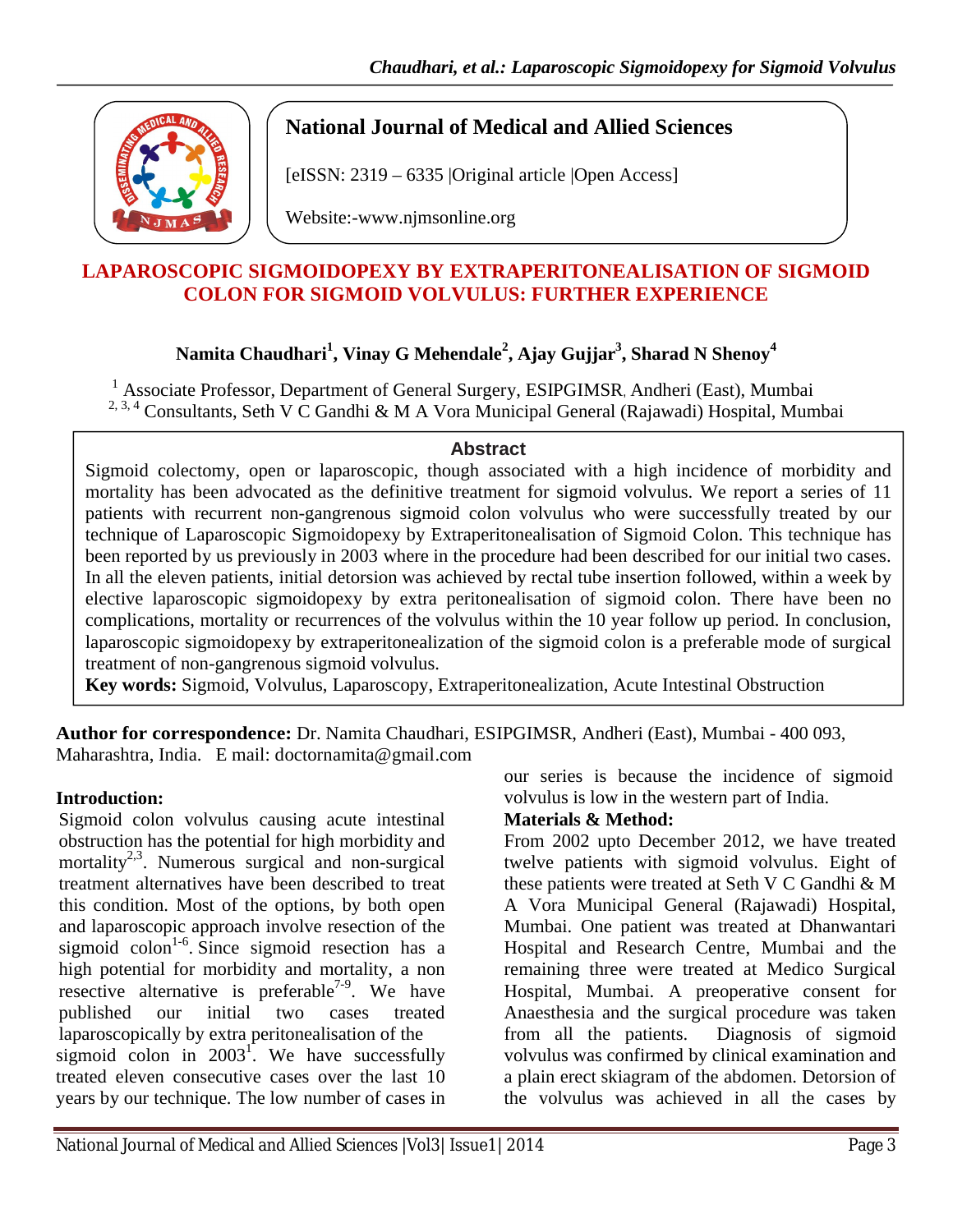insertion of a rectal tube. There were 11 males and 1 female. The age of the patients ranged from 12 years to 82 years (Median: 42 years). 8 patients were operated 48 hrs after detorsion while 3 were operated after 2 weeks. None of the patients harboured any other co morbidities. Clearance from the Ethical committee of the Institution was obtained for this study.

Operative technique: The details of the laparoscopic procedure have been described in our earlier paper. Briefly, the patient is placed in a supine position with a  $30^{\circ}$  lateral tilt to the table to raise the left flank. The surgery is performed with the surgeon and assistant standing on the right side of the patient. Pnuemoperitoneum is created using a veress needle with the upper insufflation pressure limit set at 13mm Hg. A sub umbilical 10 mm port is used for the  $30^{\circ}$  telescope. Two 5 mm ports are placed in the midline, one midway between the umbilicus and the pubic symphysis and the second midway between the umbilicus and the xiphisternum. The sigmoid is traced proximally after identifying the recto-sigmoid junction. A longitudinal incision is made in the left paracolic gutter along the line of Toldt. The peritoneum is incised on the lateral side of the base of the sigmoid mesocolon starting at the pelvic brim. The incision is extended upwards and laterally to the descending colon, upto the level of the splenic flexure. The lateral leaf of the peritoneum is lifted off the parietal wall. The edge of this peritoneal leaf is sutured to the medial surface of the sigmoid colon with interrupted sutures. The first stitch is taken at the midpoint of the lateral leaf of the peritoneum and the right surface of the sigmoid colon at the apex near the mesenteric border. Multiple interrupted sutures are taken above and below the first stitch. The upper part of the peritoneal leaf is sutured to the proximal limb of the sigmoid loop upto its junction with the descending colon. The lower half of the peritoneal edge is sutured to the distal limb of the sigmoid loop upto the recto sigmoid junction. All the sutures on the sigmoid colon were seromuscular on its medial surface near the mesenteric border. A 3-0 polyglactin suture material on a round body needle is used with intracorporeal knotting. After all the sutures are taken, the sigmoid colon effectively

becomes plastered to the parietal wall akin to an extra peritonealised colostomy.

### **Results:**

The end point observations were success of Laparoscopic technique, duration of surgery, return to oral intake, time of discharge, wound infection and recurrence. One of our patients had chronic volvulus and a massively dilated sigmoid colon. This had to be treated by open sigmoid Colectomy as even after opening up the patient as it was difficult to accommodate the dilated sigmoid colon within the peritoneal cavity. Laparoscopic Sigmoidopexy by Extraperitonealization was successful in all the other eleven cases. All the patients presented with the pathognomonic findings of sigmoid volvulus including redundant sigmoid colon and narrow sigmoid mesenteric pedicle. The operative time varied from 50 minutes to 90 minutes with a median of 55 minutes. All the patients had normal peristalsis within 24 hrs and were put on orals. 8 patients were discharged after 48 hours and 3 patients after 4 days of the operative procedure. We have had no peri-operative morbidity or mortality. Barium enema studies were performed 4 weeks after the surgery for the initial 4 cases which showed a straightened sigmoid colon  $\frac{1}{1}$ . The follow up has been from 6mts to 8 yrs. There have been no recurrences over this period. The 82 year lady died 6 yrs after the surgery due to unrelated cause.

### **Discussion:**

The management of sigmoid volvulus involves relief of obstruction and the prevention of recurrent attacks. Bruusgard in 1947 first described sigmoidoscopy as the initial treatment of sigmoid volvulus and it is now the procedure of choice in patients with viable bowel<sup>13</sup>. Sudden decompression by rigid sigmoidoscopy is successful in 70-90% of cases. A rectal tube should subsequently be placed in situ. This non-operative decompression is however, only a temporary measure, which permits further medical assessment, bowel preparation, and definitive surgery under improved circumstances during which no oral or physical restrictions are  $n$ ecessary<sup>14</sup>. Sigmoid Colectomy, open or Laparoscopy assisted has been advocated as the definitive elective treatment for non gangrenous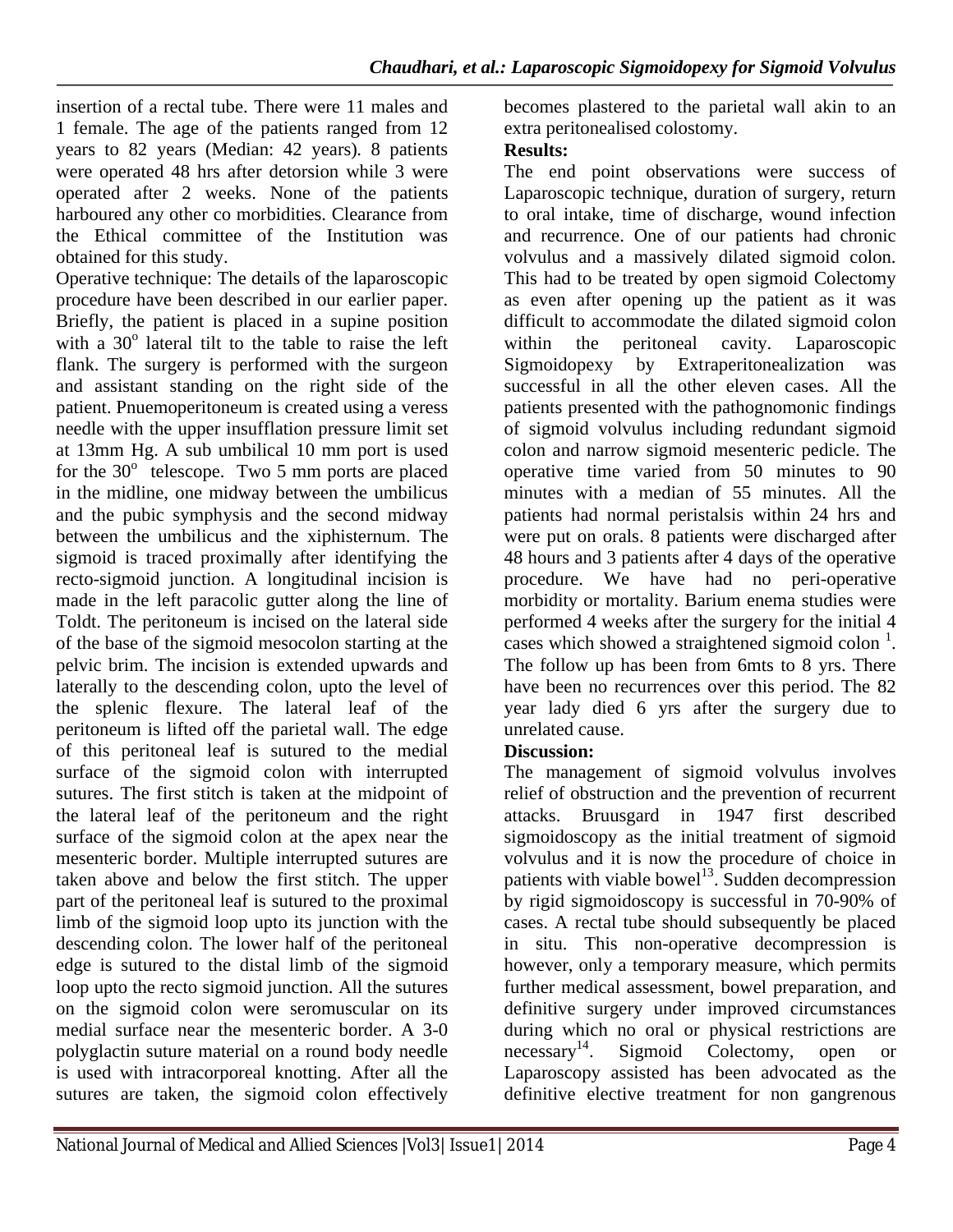sigmoid volvulus<sup>2,3</sup>. Even though the traditional method for preventing recurrence of sigmoid volvulus is primary resection of the diseased colon, a review of literature reported morbidity from 11% to 30% and mortality from 9 % to 20 % following Colectomy  $^{2,3,7,9}$ . The recurrence rate varies from 3% to 36 %  $^{2,3,10}$ . The recurrence rate of Colocoloplasty is  $38.5\%$ <sup>9</sup>. Hospital stay with this procedure varies from 7 to 12 days. In the series published by Chung CC et al and Liang JT et al on laparoscopic assisted Colectomy, barring minimal invasion, the severity of Colectomy remains the same in open as well as laparoscopy $^{11}$ ,  $^{12}$ . The procedure involves an incision for the retrieval of the specimen, while our technique requires only three 5 mm operative ports for the entire procedure<sup>12</sup>. The hospital stay quoted is within 7 days of the post operative period. Tube sigmoidostomy is advocated only for poor risk patients. These patients may harbour fistulas for upto 17 days<sup>5</sup>. Khanna AK et al, have described Extraperitonealization by open method in a large series of 88 patients<sup>8, 9</sup>. Extraperitonealization of the sigmoid colon by open approach, is a reasonable non-resection alternative for non-gangrenous sigmoid volvulus and has minimal morbidity and mortality, since resection with its associated complications are entirely eliminated7, 8, 9. They report no recurrences of the volvulus over 1 to 6 years follow up in their series. Open surgery, however is associated with a longer hospital and a delayed return to normal activity due to an abdominal incision. We have modified this open technique, by doing the same procedure laparoscopically and have achieved the same results of low morbidity, no recurrences and no mortality. Laparoscopy is minimally invasive and patients may be discharged within three days after surgery. Miller et al have reported a single case where they have described a three point fixation of the colon to the parietal wall.  $6$  This technique harbours the potential danger of internal herniation of the bowel loops. Extraperitonealization of colon is similar to Extraperitonealization of terminal colostomy. The probability of internal herniation of bowel loops iseliminated as the peritoneal flap is pulled over the sigmoid loop. The raw area created due to the dissection of the parietal peritoneum flap prompts

adhesions between the sigmoid loop and the parietal wall, thus preventing recurrence. There were no complications and postoperative hospital stay was only three days. If the colon is viable after detorsion, laparoscopic sigmoidopexy by Extraperitonealization can be performed as an elective procedure after proper bowel preparation. **Conclusion**:

The overall incidence of Sigmoid Volvulus is low in our country. This study includes the management of eleven cases over ten years by this technique. The follow up period of eight years has yielded no recurrences. The procedure of Laparoscopic Sigmoidopexy by Extraperitonealization is technically simple and eliminates all the morbidities and mortality associated with resection. Thus, this technique is now our method of choice for the management of all patients with non gangrenous sigmoid Volvulus who are fit to undergo Laparoscopy.

| laparoscopic sigmoidopexy by Extraperitonealisation | <b>Table 1:</b> Surgical outcome of patients who underwent |  |
|-----------------------------------------------------|------------------------------------------------------------|--|
|                                                     |                                                            |  |

| Pt.            | Sex          | Age        | Timing    | Operative      | Return   | Hospital |
|----------------|--------------|------------|-----------|----------------|----------|----------|
| Sr.            |              | in         | of        | time           | to orals | Stay     |
| N              |              | <b>Yrs</b> | surgery   | in             | after    |          |
| Ο.             |              |            | after     | <b>Minutes</b> | Surgey   |          |
|                |              |            | Detorsion |                |          |          |
| $\mathbf{1}$   | $\mathbf{M}$ | 20         | 48 hours  | 50             | 24       | 2days    |
|                |              |            |           |                | hours    |          |
| $\overline{2}$ | M            | 72         | 48 hours  | 45             | 24       | 2days    |
|                |              |            |           |                | hours    |          |
| 3              | M            | 68         | 2 weeks   | 90             | 24       | 2days    |
|                |              |            |           |                | hours    |          |
| $\overline{4}$ | M            | 42         | 48 hours  | 50             | 24       | 2days    |
|                |              |            |           |                | hours    |          |
| 5              | M            | 36         | 48 hours  | 55             | 24       | 2days    |
|                |              |            |           |                | hours    |          |
| 6              | M            | 12         | 2 weeks   | 75             | 24       | 4days    |
|                |              |            |           |                | hours    |          |
| $\tau$         | M            | 42         | 48 hours  | 60             | 24       | 2days    |
|                |              |            |           |                | hours    |          |
| 8              | F            | 82         | 2 weeks   | 70             | 24       | 4 days   |
|                |              |            |           |                | hours    |          |
| 9              | $\mathbf{M}$ | 38         | 48 hours  | 55             | 24       | 2days    |
|                |              |            |           |                | hours    |          |
| 10             | M            | 76         | 48 hours  | 40             | 24       | 4 days   |
|                |              |            |           |                | hours    |          |
| 11             | M            | 42         | 48 hours  | 55             | 24       | 2days    |
|                |              |            |           |                | hours    |          |